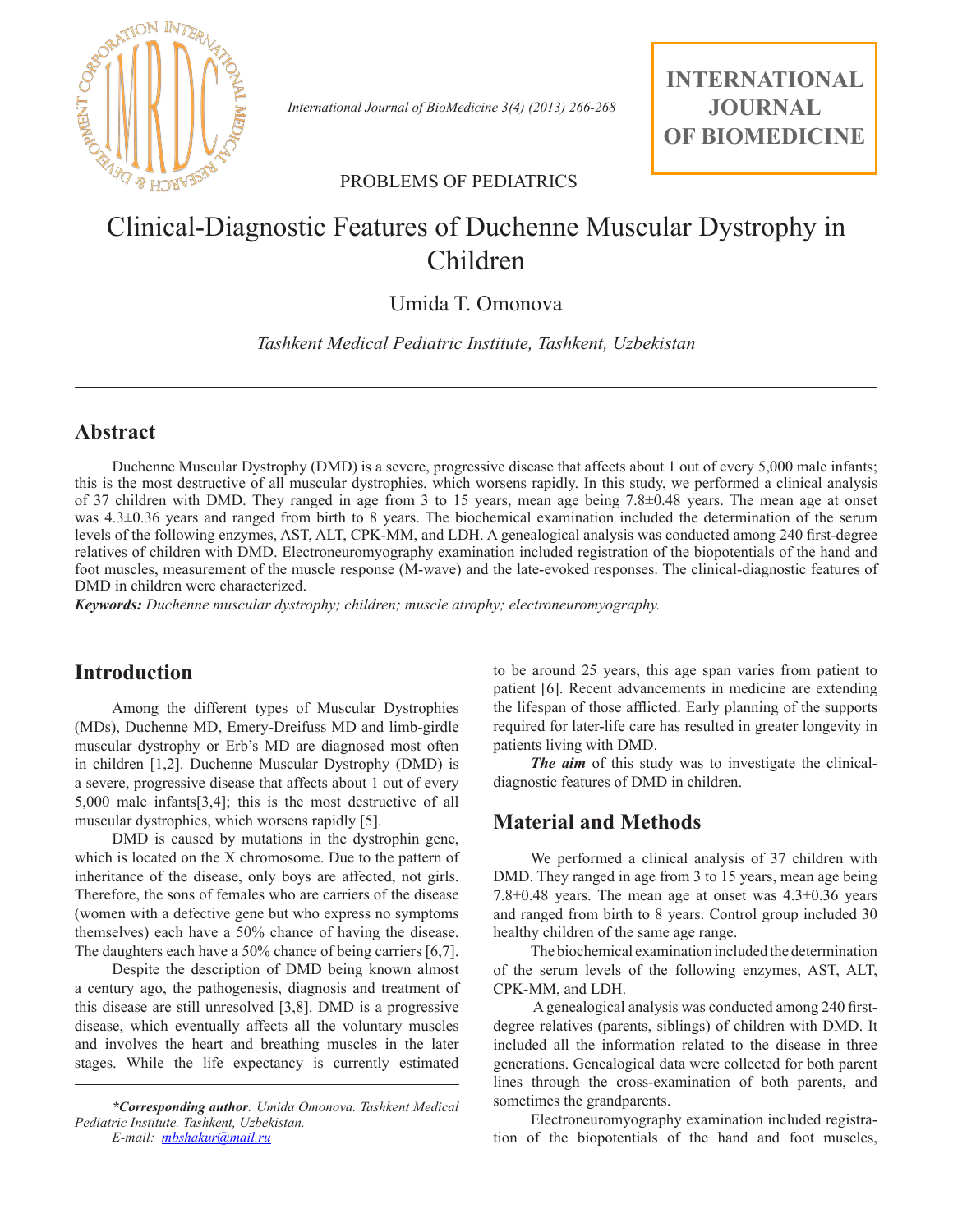measurement of the muscle response (M-wave) and the lateevoked responses. *Statistical analysis* was performed using the statistical software «Statistica».

#### **Results and Discussion**

The obstetric history showed that pregnancy with anemia occurred in 32.4% of cases, with the presence of toxemia in 10.8% of cases. Also, 10.8% of the women suffered from acute *respiratory infections* during pregnancy. The exacerbation of chronic diseases during pregnancy was recorded in 2.7% of the mothers of the sick children. The average age of mothers at the time of the birth of the children with DMD was 26.0±0.85 years.

The number of the family members with DMD was 13.5%. According to our results, DMD was identified in siblings in 10.8% of the cases and in maternal uncles in 2.7% of the cases. Analysis of the medical history detected the occurrence of consanguineous marriages in 13.5% of the cases. It also was noted that, in most cases, the children were born from 2nd or 3rd (2.2±0.19) pregnancy or 2nd or 3rd  $(2.15\pm0.17)$  childbirth. Two children were twins, of which one twin was healthy.

Childbirth was normal in 89.2% of the cases; a speedy delivery was noted in 5.4% of the cases, a prolonged dry period in 2.7% of the cases, and an operational delivery in 2.7% of the cases. The average birth weight was 3,130±107.3g. Cord entanglement was recorded in 5.4% of the children, while 8 children were born in asphyxia.

The analysis of the development of psychomotor skills showed that the children, in most cases, revealed a delay in learning to hold up their heads and to sit up (after 9 months and more, in 51.3% of the cases). The psychomotor development was inconsistent with the age norm before the onset of the manifestations of DMD in 35.1% of the cases.

Interestingly, MD was the preliminary diagnosis in 78.4% of the cases. Only one of the 37 patients was under medical supervision, whereas the other patients were examined in the first visit.

According to the literature, DMD symptoms usually appeared between 2 and 5 years of age. The muscles of the hips, pelvic area, thighs, shoulders, and calf muscles were affected first. According to our data, the first symptoms of the disease appeared at 4.6±0.35 years.

The main clinical symptoms of DMD included, awkward manner of walking, stepping or running, toe walking; frequent falls; difficulty with motor skills (running, hopping, jumping); increased lumbar lordosis leading to a shortening of the hipflexor muscles that affected the overall posture and manner of walking, stepping, or running; also, deformities of the chest and back (including scoliosis).

We noted symmetric pseudohypertrophy of the calf muscles. The pseudohypertrophy, was usually observed in children over 6 years. The pseudohypertrophy, however, tended to decrease with further progression of the disease. Tendo Achilles contracture occurred in 21.6% of the children.

The typical skeletal deformities included lumbar lordosis (100%), kyphoscoliosis (94.6%), scoliosis (5.4%), keeled chest or funnel chest (32.4%), and high-arched feet (100%) (Fig. 1). With the progression of DMD, an equinovarus deformity and contractures of the large joints were observed to develop. Dental problems characterized by the expansion of the jaw and a widening of the gap between the teeth were observed in 67.6% of the children.



*Skeletal deformities among children with DMD*

Initially muscle atrophy was localized in the pelvic girdle muscles, with maximum expression in the proximal lower extremity muscles. With age, a tendency for the process to spread in an upward direction towards the muscles of the shoulder girdle, back and proximal upper extremity muscles was seen.

A neurological exam revealed the characteristic "duck walk" in 97.3% of the cases, while restriction of active movements with progressive difficulty in walking was observed in 72.9% of the cases. The decline and loss of the knee reflexes and long-term preservation of the Achilles reflexes were noted. Reduced reflexes in the biceps and triceps were observed in older children. Total muscle hypotonia and reduced muscle strength, more pronounced in the legs, were observed in all the cases. The average foot muscle strength was 1.5±0.03; the average hand muscle strength was 2.2±0.07. Spastic syndrome was observed in two children and tremors in one patient.

Another distinctive feature of DMD is the combination of muscle atrophy with associated abnormalities in the cardiovascular and neuroendocrine systems as well as respiratory disorders. Cardiovascular disorders include lability of heart rate and blood pressure, deaf heart sounds, arrhythmias and the development of congestive heart failure. The ECG of patients with DMD was characterized by abnormal ventricular repolarization, bundle-branch block, and deep Q waves in the leads II, III, aVF, V6, as well as tall T waves in lead V6. The advanced stage of DMD was often associated with hypertrophic cardiomyopathy (in 51.4% of the cases) and dilated cardiomyopathy (in 27% of the cases); however, mitral valve prolapse and left ventricular myxoma occurred in 21.6% of the cases.

Neuro-endocrine disorders were found in 40.5% of the patients, including Cushing's syndrome in 53.3% of the cases and adiposogenital dystrophy in 46.7% of the cases.

Psychomotor impairments and mental retardation were observed in 35.1% of the children.

Electroneuromyography was performed in all the 25 children surveyed. In all the children, the M-response in the left and right tibialis anterior muscles was lower when